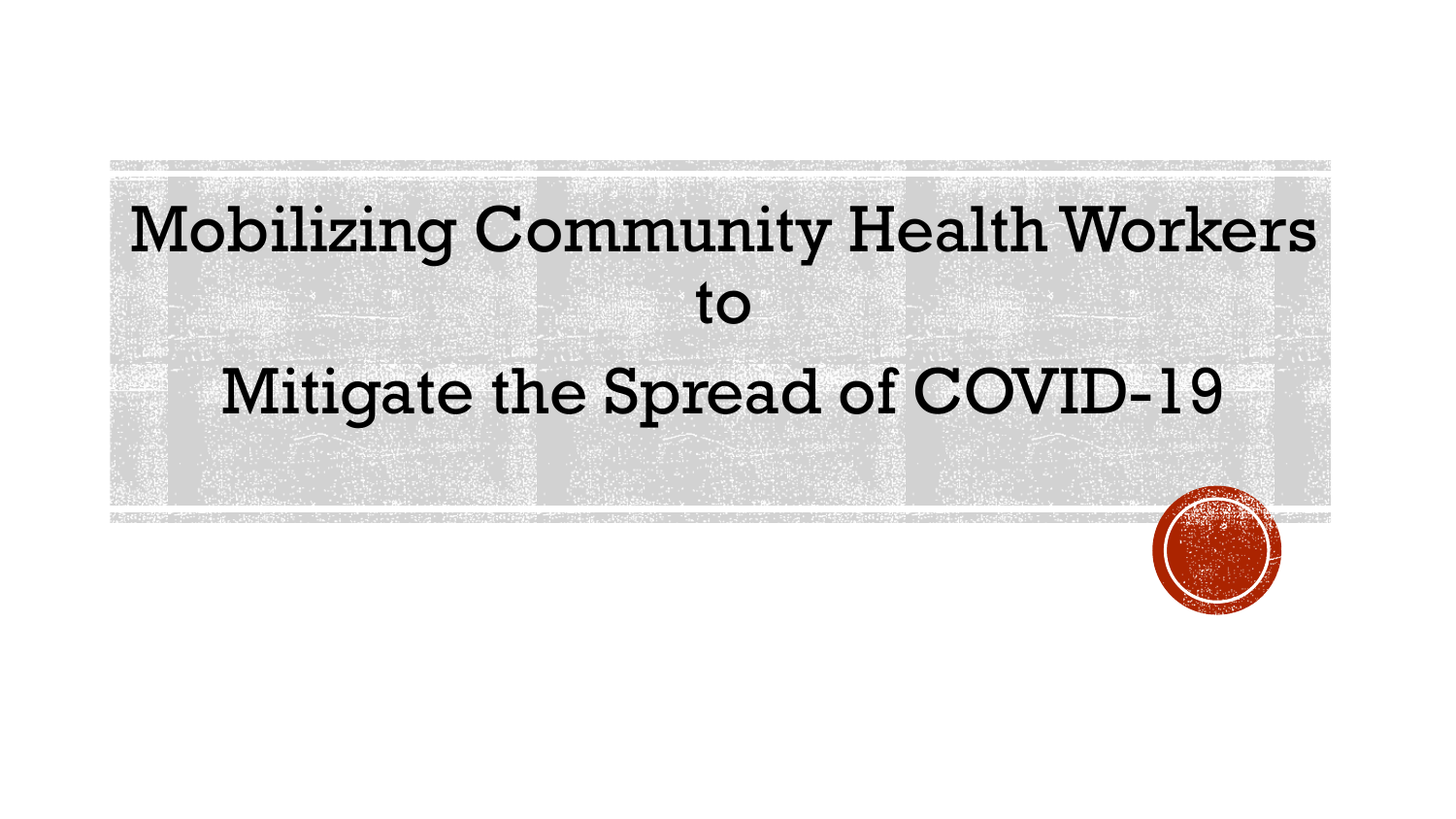# CURRENT SITUATION

#### (UPDATED 8.26.20)

- 41,013 positive cases in Palm Beach County
- 313,083 tested of which 13.1% tested positive (41,013 cases)
- 3,196 hospitalizations
- 1,078 deaths
- Positivity rates in Tri-City Glades, Lake Worth Beach and parts of Jupiter are disproportionate and increasing significantly
- Disproportionate death rates in Western PBC

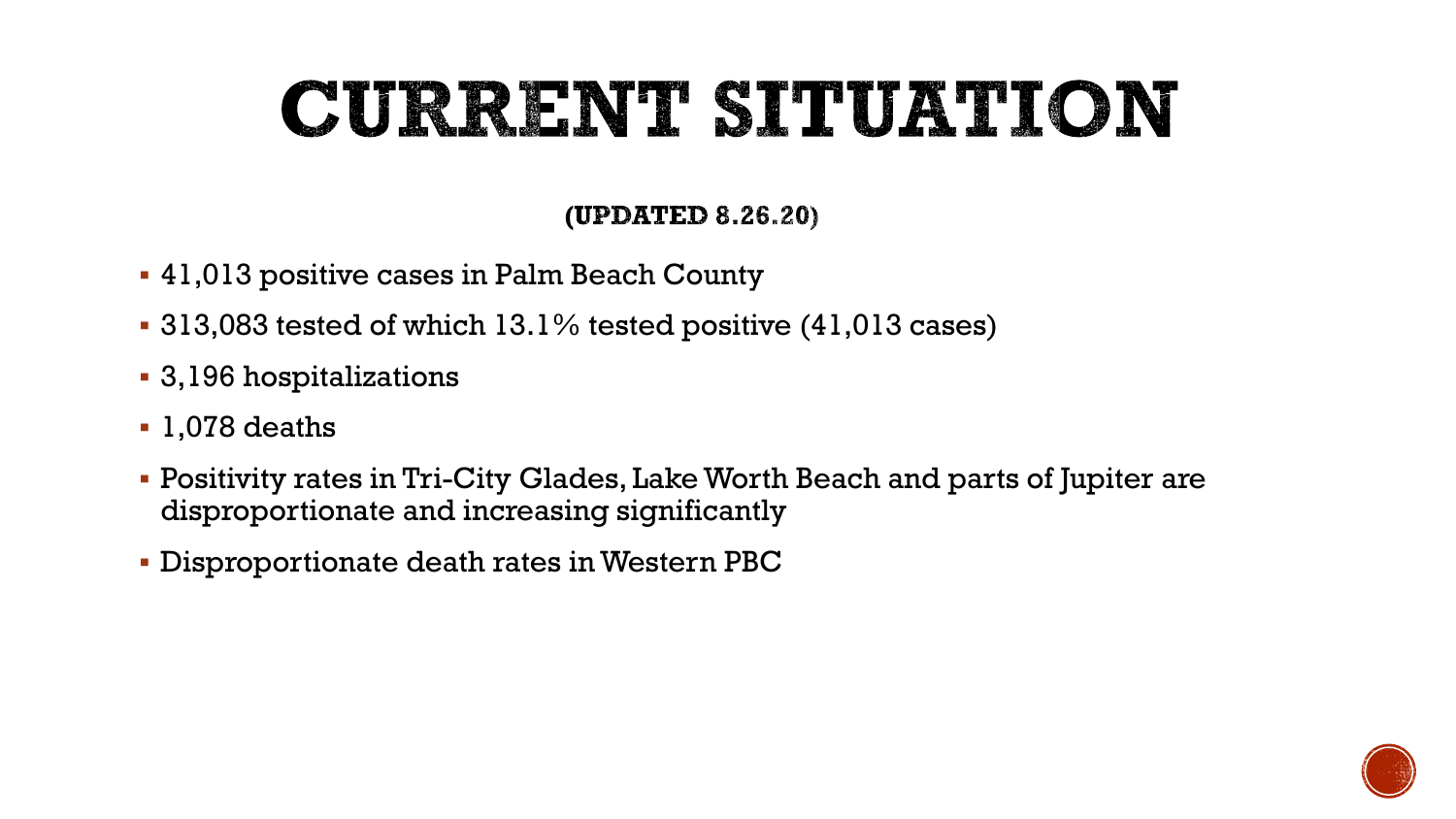### CHALLENGES

- Growing rates within certain minority populations indicate a need for more strategic communication to promote education and awareness and to dispel myths
- Unable to contact nearly 25% of individuals who have tested positive (rate is even higher in Western PBC, Lake Worth Beach and parts of Jupiter)
- More difficult to encourage and enforce isolation in certain geographical areas due to potential barriers
- Difficult to connect individuals who have tested positive for COVID-19 to support services to help reinforce isolation

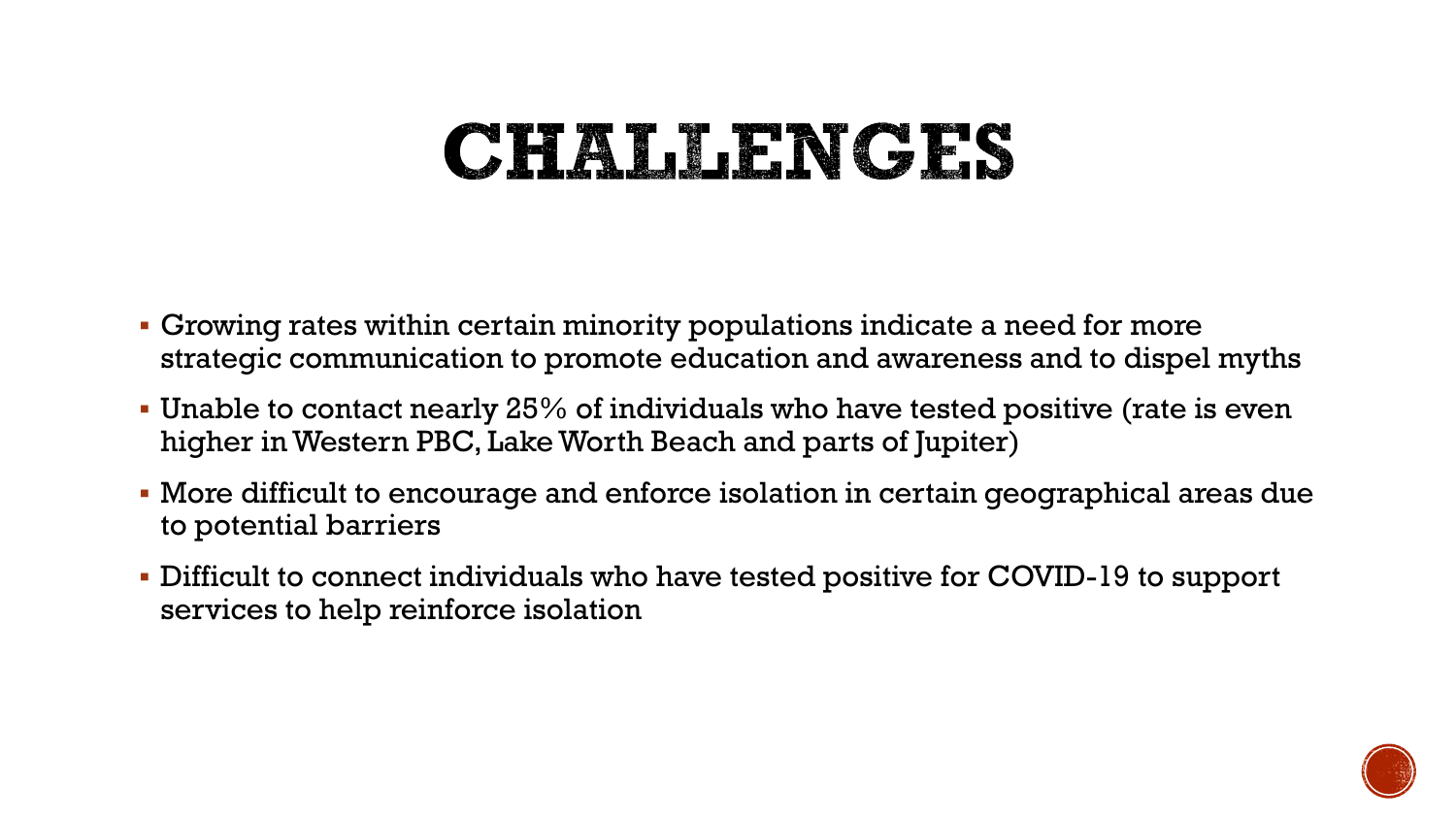# PROPOSED SOLUTION

Establish a Community Health Worker Program (CHW) to mitigate the spread of COVID-19.

A Community Health Worker is a frontline health employee who is a trusted member of the community they serve. This trusting relationship enables the worker to serve as an intermediary between government, social services and the community to facilitate access to services and improve the quality and cultural competence of service delivery.

A key component of a CHW program involves hiring trusted local community health workers who reflect same racial, ethnic and cultural backgrounds of the communities served.

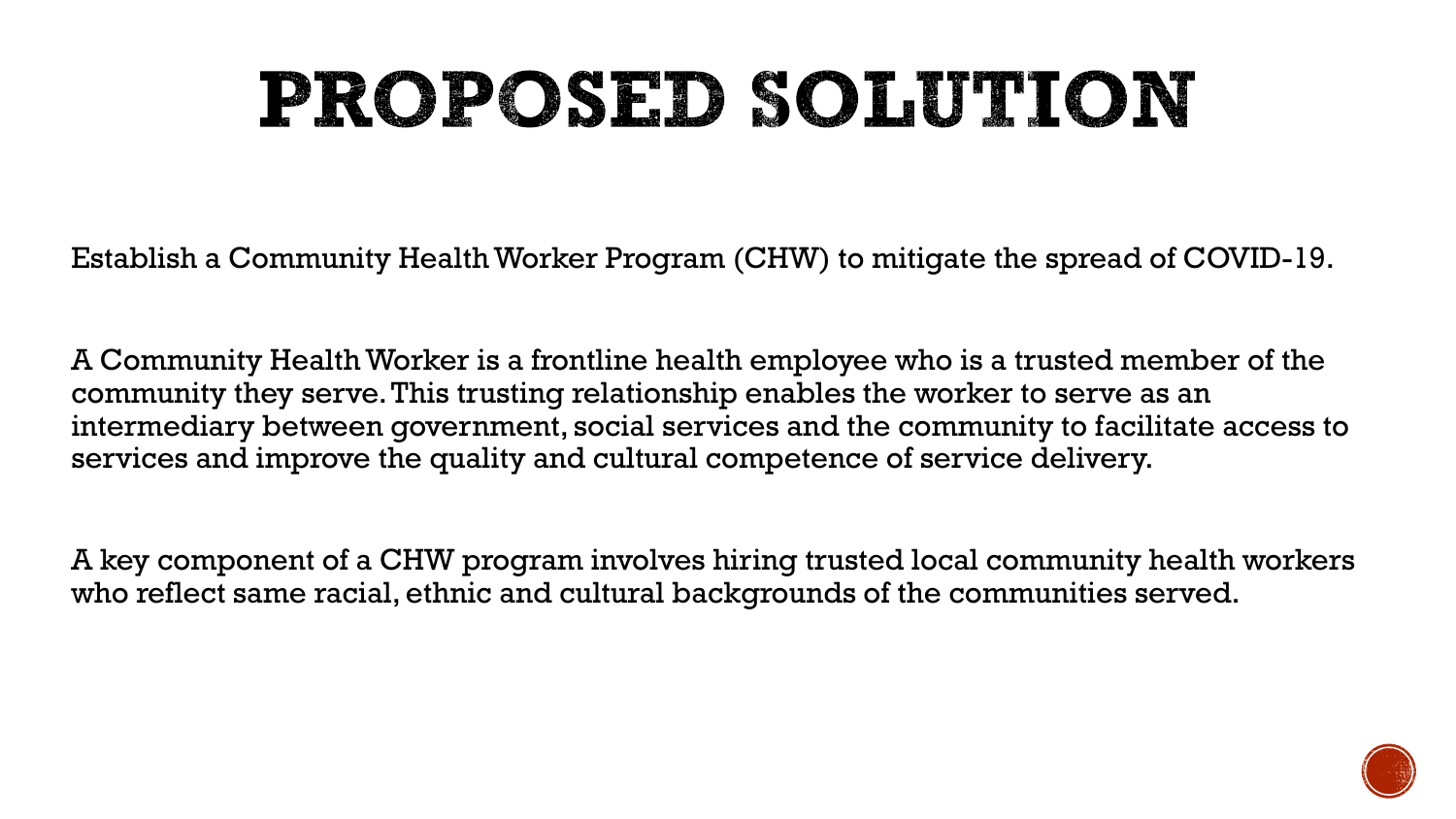# GOALS OF THE CHW PROGRAM

- 1. Build trust with community members
- 2. Encourage residents to get tested
- 3. Assist Contact Tracers in locating individuals who tested positive for COVID-19 and those who have been exposed
- 4. Assess and remove barriers that prevent isolation
- 5. Dispel myths about COVID-19
- 6. Distribute PPE and provide education and awareness

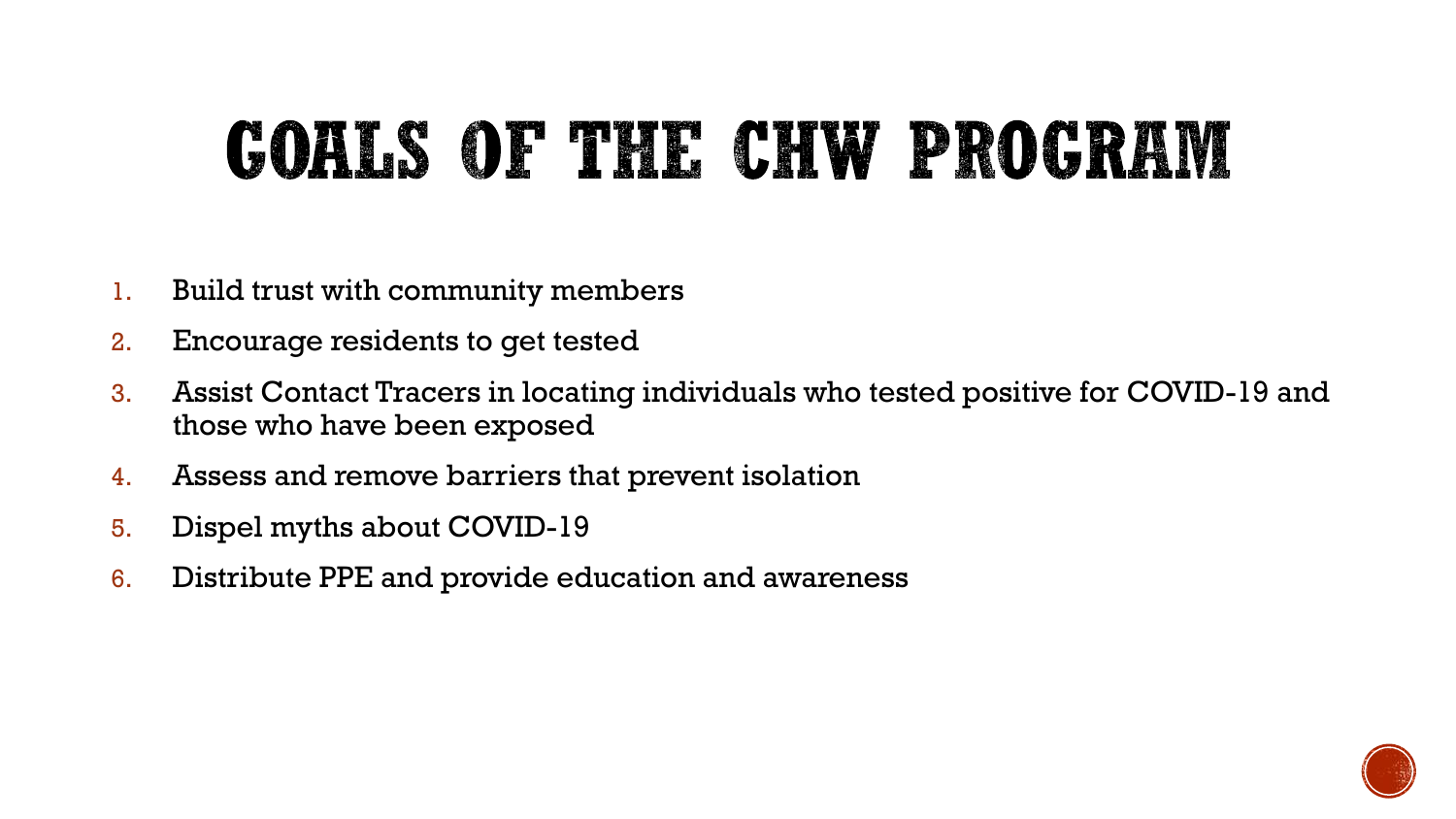#### STRATEGIES IMPLEMENTED BY COMMUNITY **HEALTH WORKERS**

- Maintain a presence at testing sites to encourage individuals who are tested to cooperate with the State Department of Health's (DoH) contact tracers when they call
- Immediately collect information from individuals tested (i.e. contact information, barriers to isolation etc.) to assist contact tracers
- Connecting residents to community resources and emergency supports that are available to assist with isolation
- Distribute Personal Protective Equipment (PPE) at the testing sites and provide education and awareness to residents on ways to prevent and reduce the spread of COVID-19
- Provide education and training via webinars and through other outreach efforts
- Checking in with residents to ensure their needs are being met during isolation

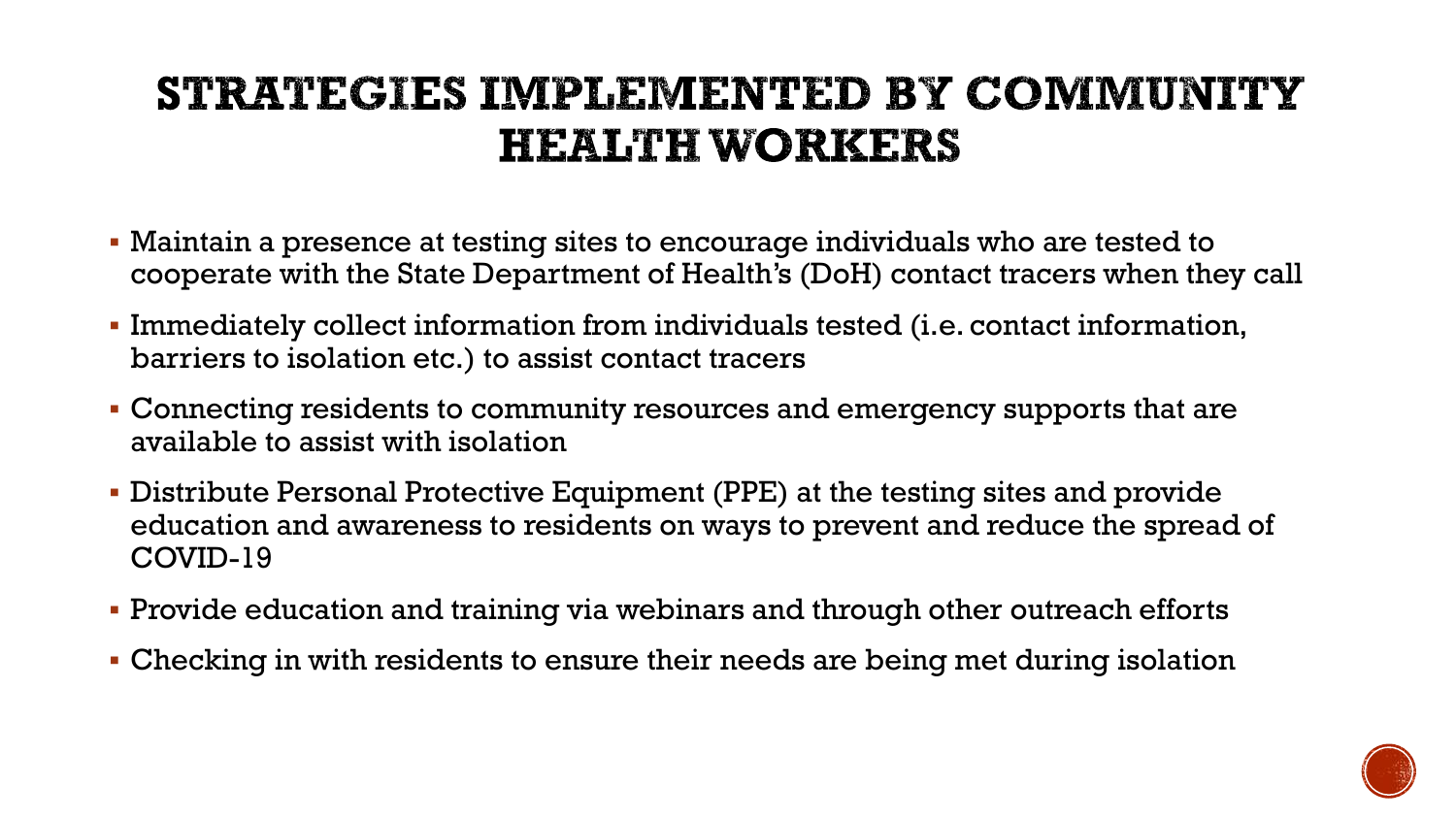## OUTCOME MEASURES

1. Increase participant knowledge about ways to prevent COVID-19.

2. Increase the number of individuals who have PPE.

3. Increase the amount of education and training that occurs within communities.

4. Increase the percentage of COVID-19 positive individuals contacted by Contact Tracers.

5. Increase the percentage of individuals who receive their test results.

6. Increase the percentage of people within household of positive person that are notified within the designated timeframe.